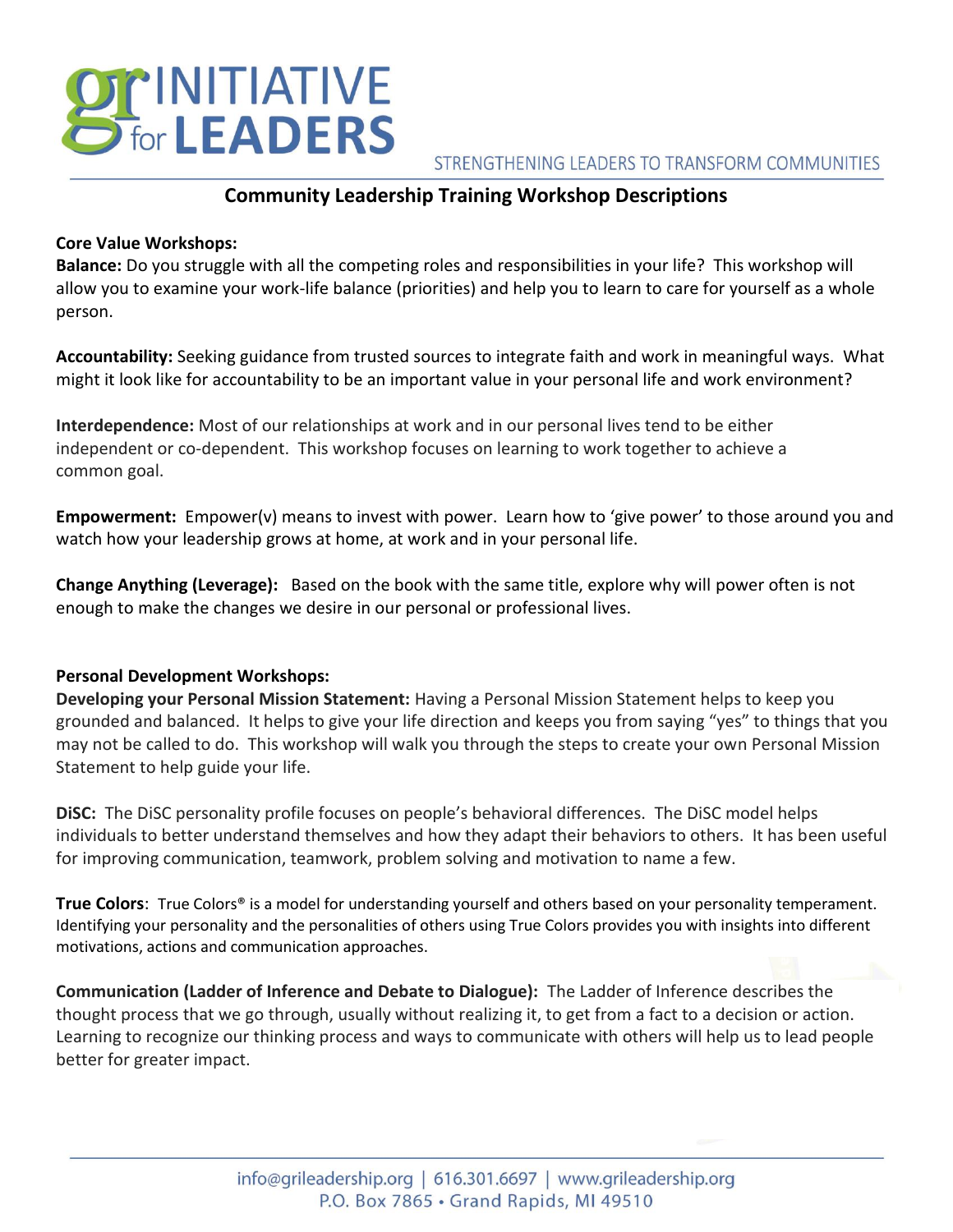**Remembering Your Future:** Using the tool of Scenario Planning, learn to create different scenarios for the future where you learn to think with the different end possibilities in mind. From there, develop strong one to five year goals for yourself or your work.

### **Leading within Organizations Workshops**

**Situational Leadership:** Leading individuals based on commitment and capacity for each project is important for creating a continuum of success. This training will equip you to diagnose development levels of the individuals you lead in order to choose the most appropriate leadership style for the project.

**Organization Assessments:** Strategy, Capacity and Relationships are the building blocks of a healthy organization. In this workshop you will assess your organization and look for indicators of health.

**Six Thinking Hats:** Got a problem that's been plaguing you or your organization that you just can't seem to solve? Learn about DeBono's Six Thinking Hats and the framework they can provide to help your team think creatively to attack that problem.

**Leadership & Self-Deception:** Based on the book Leadership and Self-Deception by the Arbinger Institute. The "disease" of self-deception (acting in ways contrary to what one knows is right) underlies all leadership problems in today's organizations, according to the premise of this work. Learn how leaders can discover their own self-deceptions and learn how to escape destructive patterns.

**Healthy Change:** Change is inevitable. Learn how to prepare or deal with change within your organization and personal life.

**Networking for Resources:** When we think of resources our first thought is usually money. This workshop will lead to a broader understanding of resources – more than just money. In this workshop, you will also create a two-minute elevator speech for your organization and begin to identify additional relationship that you need to develop in order to build the capacity of your organization.

## **Community Leadership Workshops**

**'Making Change Happen' Game**: This engaging and thought-provoking learning experience leads to an understanding of the possibilities and pitfalls of improvement efforts, establishes a shared vocabulary about essential change steps, an appreciation of the differing perspectives of others, and challenges longstanding assumptions.

**Collaboration/Networking:** We can get more done together than apart. Do you believe that? If that's true, then why do so many collaborations fail? This workshop will look at the strengths and barriers of collaborating and provide you with a strategy to do it well.

**Betterment to Development:** The old proverb "Give a man a fish he will eat for a day. Teach a man to fish he will eat for a lifetime" begins to help us move from a model of 'betterment' to 'development'. In this workshop, you will be challenged to think deeper in moving people from teaching to fish to owning the pond.

**Community Assets:** Do you see your community as half empty or half full? Do you see only what is wrong and lacking or do you see what could be? Come along for this community asset walk and see what may be lying beneath the surface.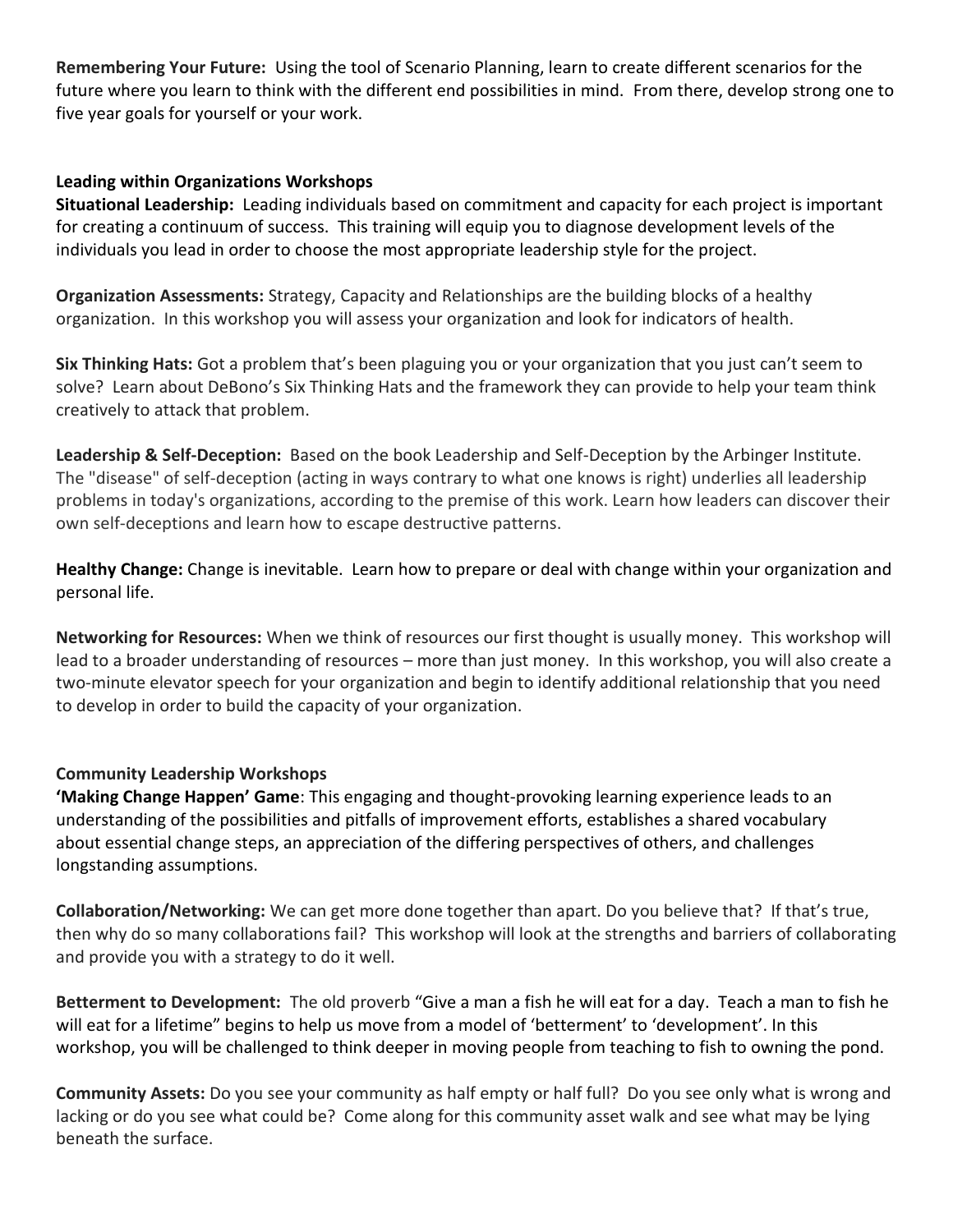**Community Youth Development:** This model shifts gives us to a positive view of what youth can do to shape the communities they live in, sharing leadership with adults, and 'making good things happen' through their own initiative. It is an ongoing process that encourages and empowers young people and adults to work as equal partners to create change in their communities.

**40 Developmental Assets:** Since 1990, the Search Institute has been studying positive youth development. Through their research, they have identified 40 positive experiences and qualities that are the building blocks of healthy development and help young people grow up to be healthy, caring, and responsible. This workshop looks at the 40 assets and begins to define ways to build them into our communities, families, schools and organizations.

We also have various **Diversity, Equity and Inclusion** workshops that we can facilitate for teens and adults..

## **For teens:**

**Foundations of Leadership:** What is the actual definition of leadership? Are leaders born or made? What are the qualities of a good leader? These questions and more will be answered in this workshop.

**True Colors**: True Colors® is a model for understanding yourself and others based on your personality temperament. Identifying your personality and the personalities of others using True Colors provides you with insights into different motivations, actions and communication approaches.

**Developing your Personal Mission Statement:** Having a Personal Mission Statement helps to keep you grounded and balanced. It helps to give your life direction and keeps you from saying "yes" to things that you may not be called to do. This workshop will walk you through the steps to create your own Personal Mission Statement to help guide your life.

**Setting Goals:** Using a tool called Scenario Planning, teens will write their story for the future and develop their 1, 5 and 10 year goals to reach their dreams. As well teens will learn about the barriers that can have impact on their dreams and how to still

**Playing the game of LIFE – Twists and Turns:** Like the classic version of the Game of Life, the Game of Life: Twists and Turns is based around real-life events. Participants choose a profession at the beginning of the game, and roll the dice to progress along the board. As they progress, they'll encounter all sorts of real-life events, including marriage, houses, cars and family matters. They'll essentially live real life and make lifedefining decisions, but without having to live with the consequences. In this workshop, teens will engage in life, in making choices for their future, understand the impact of choices and how to move forward even when the choices are hard or even wrong.

**Real Life Simulation:** Similar to the game of LIFE, this simulation is more hands on. Each participant will be give an identity with goals that they need to reach including creating a budget. They will travel throughout a room full of booths that will help them reach those goals (education, housing, employment, businesses, etc.

**Healthy Change:** Using the story of Who Moved the Cheese by Dr. Spencer Johnson, teens will learn how they handle change and what they need to do to develop healthy change.

**Time Management and Priorities:** Participants will learn about time management and priorities through the teachings of Sean Covey's book Seven Habits of Highly Effective Teens. Whether being a procrastinator,